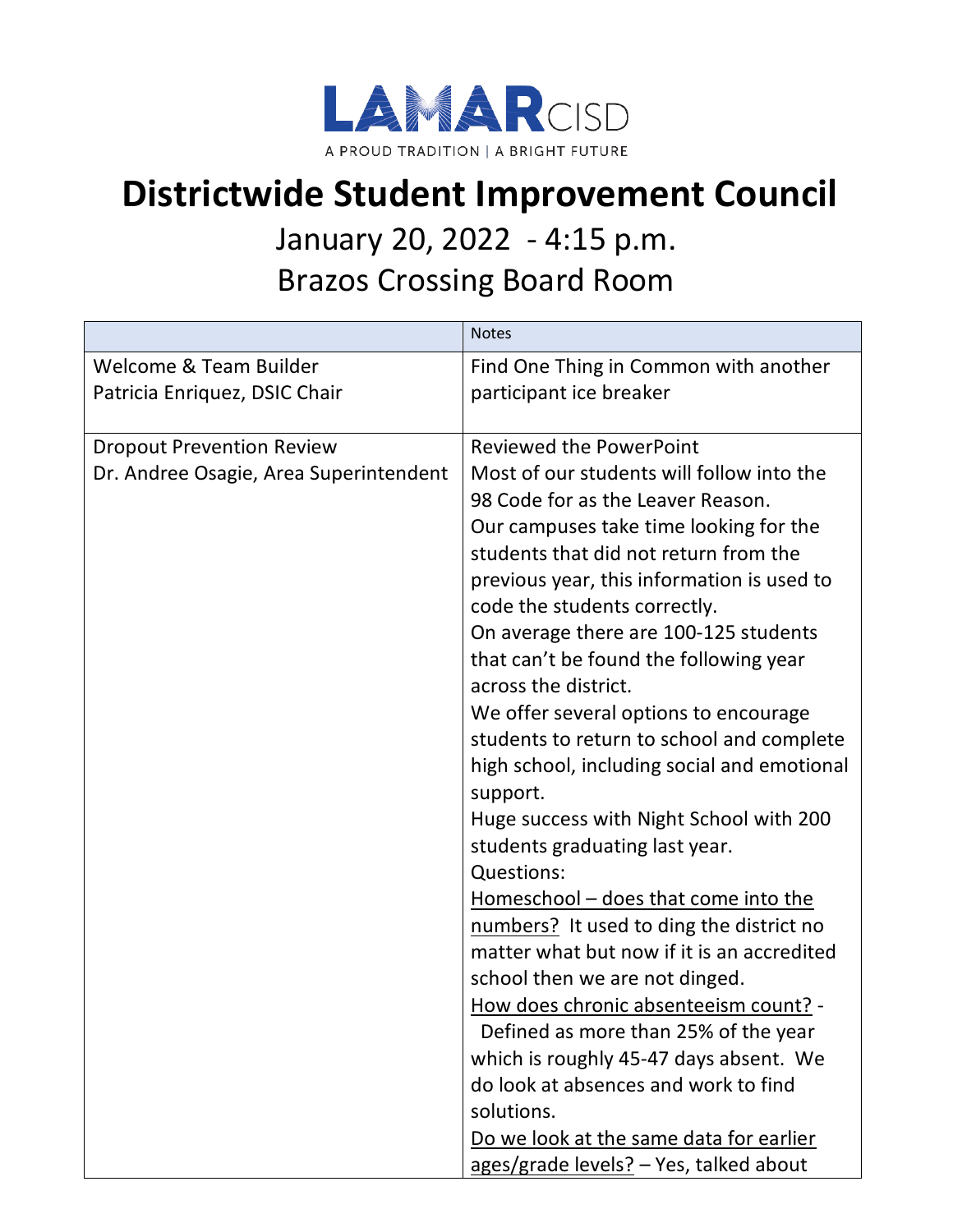|                                | truancy, compensatory education law.         |
|--------------------------------|----------------------------------------------|
|                                | Must have 90% class face time to earn the    |
|                                | credit in secondary. At 10 absences we file  |
|                                | truancy, but we don't wait until 10          |
|                                | absences. It normally starts at 3 absences,  |
|                                | and we work with parents to find             |
|                                | solutions. In elementary the court system    |
|                                | will intervene with parents once truancy is  |
|                                | filed and then supports are provided.        |
|                                | Does a certain number of tardies add up to   |
|                                | an absence? $-$ No they don't add up to      |
|                                | count as an absence but tardies are used     |
|                                | to determine amount of time missed and       |
|                                | helps show a trend.                          |
|                                | Do we have a report to see the amount of     |
|                                | $time$ students leave early? – Not a report  |
|                                | that can be run however the campus can       |
|                                | look at specific students to see trends and  |
|                                | concerns. The purpose of running any         |
|                                | report is to intervene and see a possibility |
|                                | to help and support our students.            |
|                                | With required quarantine days, how is that   |
|                                | going to affect absences this year? - If a   |
|                                | student is attending remote conferencing,    |
|                                | then they are earning credit. If they are    |
|                                | not attending remote conferencing, the       |
|                                | absences count against them. The state is    |
|                                | reviewing how to support districts and       |
|                                | determine how to count absences.             |
|                                | With 1621 and the increase of graduation,    |
|                                | will the district make that an option for    |
|                                | more students? - Night school will always    |
|                                | be an option, 1621 has different programs.   |
|                                | There are many options to support all our    |
|                                | diverse learners.                            |
|                                |                                              |
| 2022-23 Instructional Calendar | Both options A and B were passed out to      |
| Sonya Cole-Hamilton, Chief     | the group.                                   |
| <b>Communications Officer</b>  | Encourage the staff on your campuses to      |
|                                | complete the survey and share their          |
|                                | opinions with the district. All the notes    |
|                                | and opinions will be shared with the         |
|                                | leadership team.                             |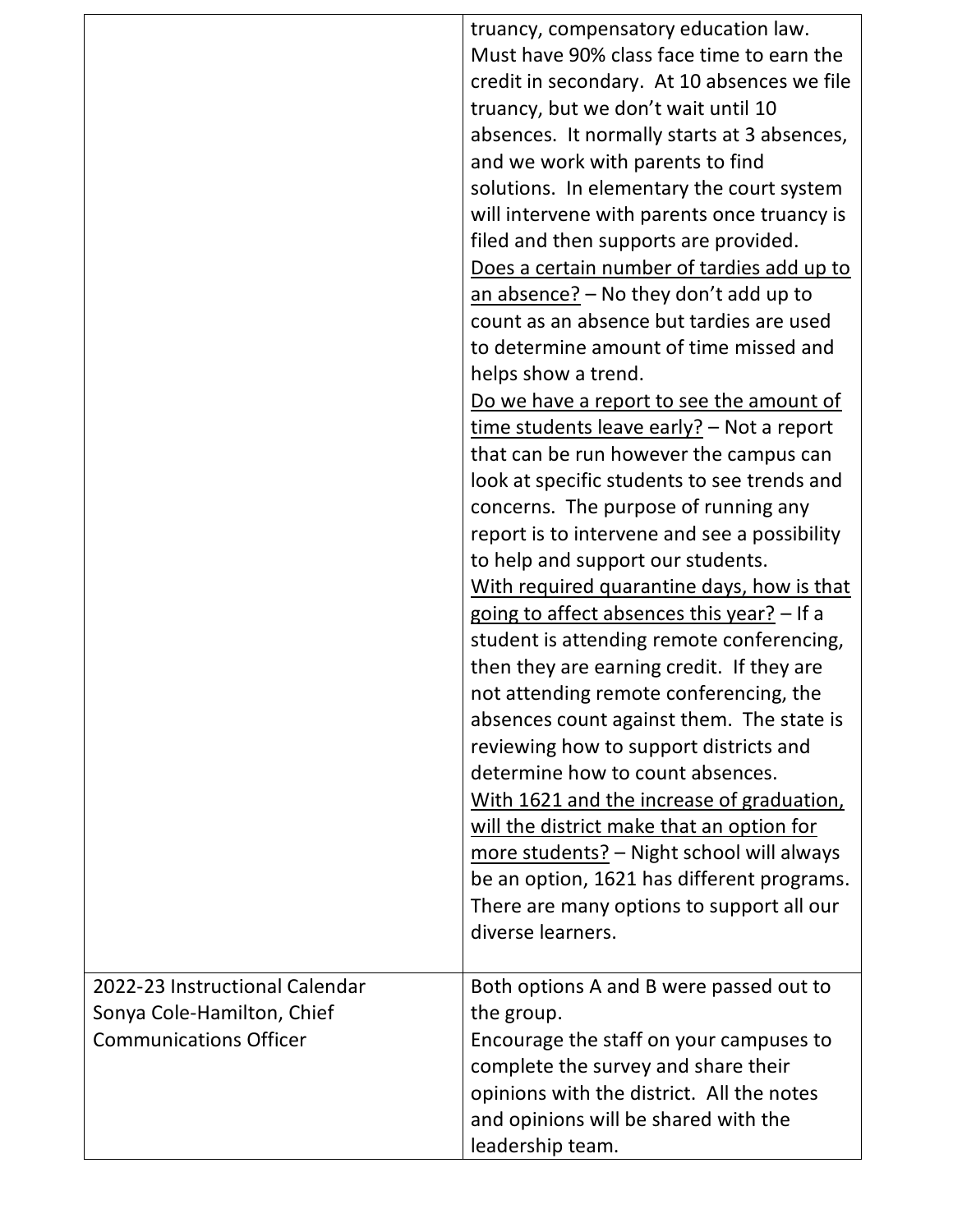| Brian Moore shared details about the legal         |
|----------------------------------------------------|
| expectation of a calendar for a school.            |
| It is required that a calendar has 75,600          |
| instructional minutes each year.                   |
| We are not a District of Innovation (DOI),         |
| some of the neighboring districts are DOI.         |
| Mr. Moore reviewed details about both              |
| calendars.                                         |
| 76,575 minutes are allotted on both                |
| calendars, which provides leeway.                  |
| Questions:                                         |
| Are there any concerns?                            |
| Without DOI for the 2023-2024 school               |
| year the 4 <sup>th</sup> Monday in August would be |
| August 28 <sup>th</sup> .                          |
| Can we have a half day after each grading          |
| period? - Half days after each grading             |
| periods were wonderful. There would                |
| have to be an additional day taken away to         |
| add those days. The half days must be              |
| high quality staff development and can't           |
| only be teacher time to grade or work on           |
| lessons.                                           |
| For future considerations would having an          |
| entire week at Thanksgiving be important.          |
| <b>Question about Memorial Day and why we</b>      |
| end before? - Staff provided feedback that         |
| being out before it was important and              |
| meaningful. Also, legislation said that if         |
| we go past Memorial Day, you must                  |
| observe Memorial Day as a holiday.                 |
| Option $B - 9/22$ on the half day if there is      |
| staff development how will that look since         |
| there are parade preparations and                  |
| decorations occurring? - Question noted            |
| Are there constraints on times for starting        |
| and stopping the school day? - Bussing             |
| and transportation would be the only               |
| concern, there aren't any state                    |
| expectations for start and stop times.             |
| Are we going to vote again on changing             |
| $times$ for the schedules? - The survey is a       |
| tool to gauge the interest in making               |
| changes and having conversations.                  |